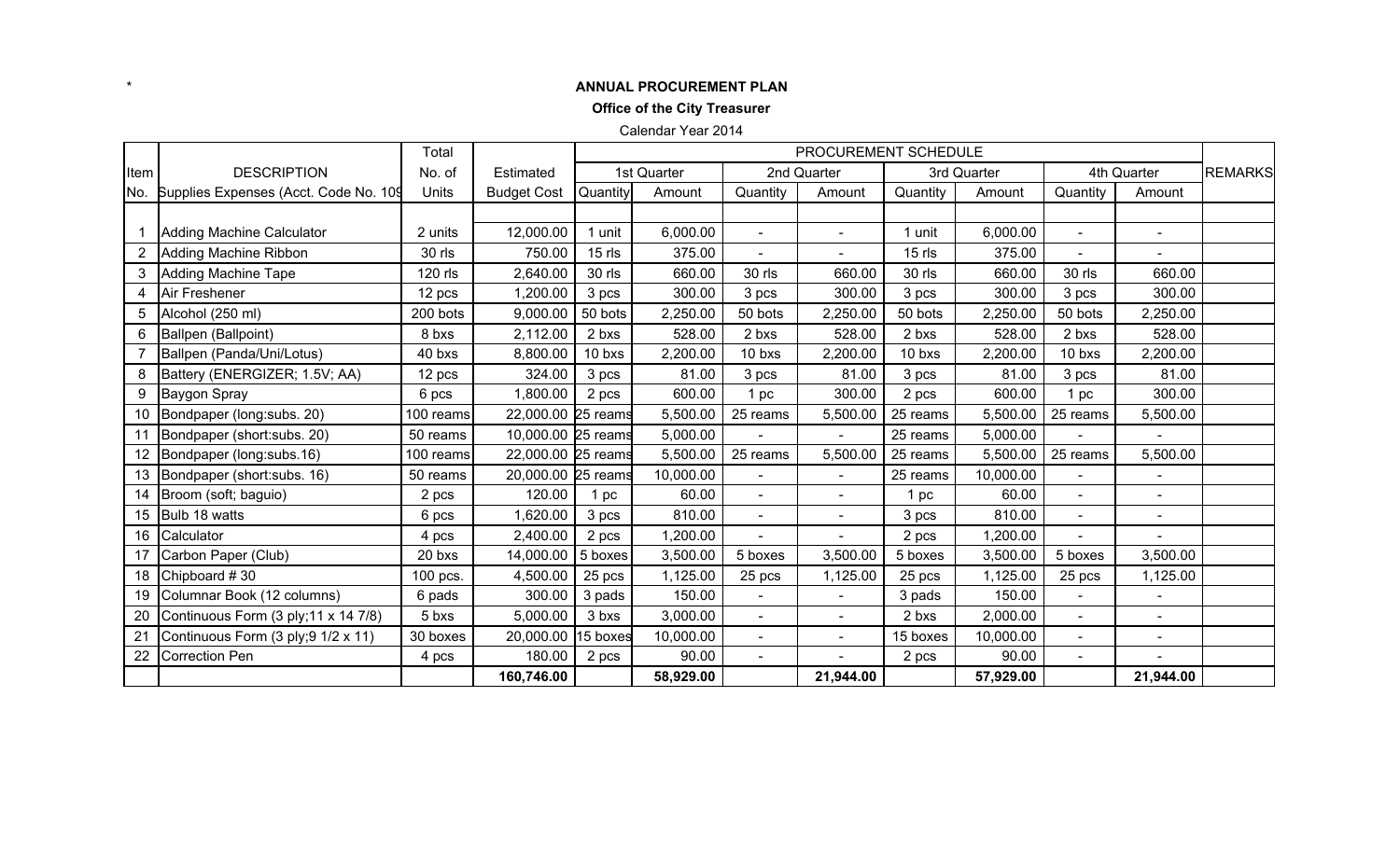|      |                                           | Total     |                    |                   |             |                     | PROCUREMENT SCHEDULE     |                 |             |                 |                          |                |
|------|-------------------------------------------|-----------|--------------------|-------------------|-------------|---------------------|--------------------------|-----------------|-------------|-----------------|--------------------------|----------------|
| Item | <b>DESCRIPTION</b>                        | No. of    | Estimated          |                   | 1st Quarter |                     | 2nd Quarter              |                 | 3rd Quarter |                 | 4th Quarter              | <b>REMARKS</b> |
|      | No. Supplies Expenses (Acct. Code No. 109 | Units     | <b>Budget Cost</b> | Quantity          | Amount      | Quantity            | Amount                   | Quantity        | Amount      | Quantity        | Amount                   |                |
|      |                                           |           | 160,746.00         |                   | 58,929.00   |                     | 21,944.00                |                 | 57,929.00   |                 | 21,944.00                |                |
| 23   | Dater                                     | 2 pcs     | 200.00             | 2 pcs             | 200.00      |                     |                          |                 |             |                 |                          |                |
| 24   | Diswashing paste                          | 12 pcs    | 384.00             | 3 pcs             | 96.00       | 3 pcs               | 96.00                    | 3 pcs           | 96.00       | 3 pcs           | 96.00                    |                |
| 25   | <b>Feather Duster</b>                     | 2 pcs     | 70.00              | 1 pc              | 35.00       |                     |                          | 1 pc            | 35.00       |                 |                          |                |
| 26   | <b>Fingertips Moistener</b>               | $120$ pcs | 3,000.00           | 30 pcs            | 750.00      | 30 pcs              | 750.00                   | 30 pcs          | 750.00      | 30pcs           | 750.00                   |                |
| 27   | Folder (green with metal tab)             | 50 pcs    | 600.00             | 25 pcs            | 300.00      |                     | $\overline{\phantom{a}}$ | 25 pcs          | 300.00      |                 | $\overline{\phantom{a}}$ |                |
| 28   | Folder (ordinary; long)                   | 200 pcs   | 1,200.00           | $100$ pcs         | 600.00      |                     |                          | $100$ pcs       | 600.00      |                 |                          |                |
| 29   | Glue                                      | 4 pcs     | 600.00             | 1 pc              | 150.00      | 1 pc                | 150.00                   | 1 pc            | 150.00      | 1 pc            | 150.00                   |                |
| 30   | Kraft Envelop (Long)                      | 50 pcs    | 250.00             | 50 pcs            | 250.00      |                     |                          |                 |             |                 |                          |                |
| 31   | Kraft Envelop (Short)                     | 50 pcs    | 200.00             | 50 pcs            | 200.00      | $\bar{\phantom{a}}$ | $\blacksquare$           | $\blacksquare$  | $\sim$      | $\blacksquare$  | $\blacksquare$           |                |
| 32   | Mailing Envelop (long)                    | 2 bxs     | 350.00             | 1 <sub>bx</sub>   | 175.00      |                     |                          | 1 <sub>bx</sub> | 175.00      |                 | $\overline{\phantom{a}}$ |                |
| 33   | <b>Masking Tape</b>                       | 10 rolls  | 300.00             | 10 rolls          | 300.00      |                     |                          |                 |             | $\blacksquare$  | $\blacksquare$           |                |
| 34   | Mimeographing Paper (WW: long)            | 40 reams  |                    | 4,800.00 20 reams | 2,400.00    |                     | $\overline{\phantom{a}}$ | 20 reams        | 2,400.00    | $\blacksquare$  | $\blacksquare$           |                |
| 35   | Mimeographing Paper (WW:Short)            | 10 reams  | 1,100.00           | 5 reams           | 550.00      | $\overline{a}$      | $\overline{\phantom{a}}$ | 5 reams         | 550.00      | $\sim$          | $\blacksquare$           |                |
| 36   | <b>Money Detector</b>                     | 6 units   | 4,800.00           | 3 units           | 2,400.00    |                     |                          | 3 units         | 2,400.00    |                 |                          |                |
| 37   | Money Detector Bulb                       | 12 pcs    | 1,020.00           | 3 pcs             | 255.00      | 3 pcs               | 255.00                   | 3 pcs           | 255.00      | 3 pcs           | 255.00                   |                |
| 38   | Mop Head                                  | 4 pcs     | 160.00             | 2 pcs             | 80.00       |                     | $\blacksquare$           | 2 pcs           | 80.00       |                 | $\overline{\phantom{a}}$ |                |
| 39   | Mouse                                     | 2 pcs     | 600.00             | 2 pcs             | 600.00      |                     |                          |                 |             |                 |                          |                |
| 40   | <b>Official Cash Book</b>                 | 12 pcs    | 18,000.00          | 6 pcs.            | 9,000.00    | $\overline{a}$      | $\blacksquare$           | 6 pcs           | 9,000.00    | $\blacksquare$  | $\blacksquare$           |                |
| 41   | Paper Fastener (Plastic coated)           | 4 bxs     | 88.00              | 2 bxs             | 44.00       |                     | $\blacksquare$           | 2 bxs           | 44.00       |                 | $\blacksquare$           |                |
| 42   | Paper Fastener (Metal:8")                 | 20 bxs    | 1,800.00           | 5 bxs             | 450.00      | 5 bxs               | 450.00                   | 5 bxs           | 450.00      | 5 bxs           | 450.00                   |                |
| 43   | Pencil (Mongol)                           | 4 bxs     | 200.00             | 1 <sub>bx</sub>   | 50.00       | 1 <sub>bx</sub>     | 50.00                    | 1 <sub>bx</sub> | 50.00       | 1 <sub>bx</sub> | 50.00                    |                |
| 44   | <b>Permanent Marker</b>                   | 12 pcs    | 420.00             | 3 pcs             | 105.00      | 3 pcs               | 105.00                   | 3 pcs           | 105.00      | 3 pcs           | 105.00                   |                |
| 45   | Powder Soap                               | 8 kls     | 960.00             | 2 kls             | 240.00      | 2 kls               | 240.00                   | 2 kls           | 240.00      | 2 kls           | 240.00                   |                |
| 46   | Puncher (Heavy Duty)                      | 4 pcs     | 2,000.00           | 2 pcs             | 1,000.00    |                     |                          | 2 pcs           | 1,000.00    | $\blacksquare$  |                          |                |
|      |                                           |           | 203,848.00         |                   | 79,159.00   |                     | 24,040.00                |                 | 76,609.00   |                 | 24,040.00                |                |

\*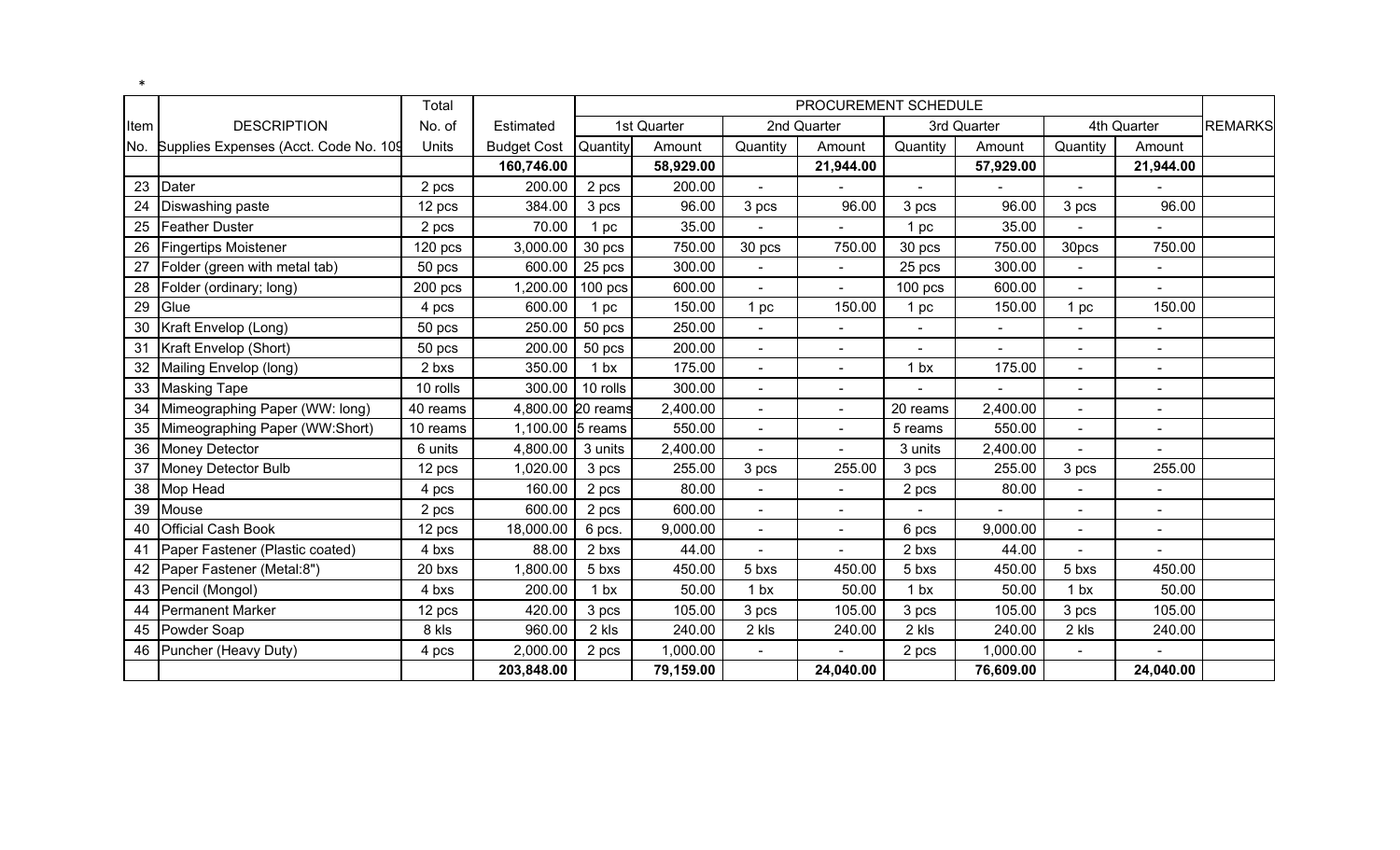|      |                        | Total     |                    |          |             |                              | PROCUREMENT SCHEDULE     |          |             |                          |                              |                |
|------|------------------------|-----------|--------------------|----------|-------------|------------------------------|--------------------------|----------|-------------|--------------------------|------------------------------|----------------|
| Item | <b>DESCRIPTION</b>     | No. of    | Estimated          |          | 1st Quarter |                              | 2nd Quarter              |          | 3rd Quarter |                          | 4th Quarter                  | <b>REMARKS</b> |
| No.  |                        | Units     | <b>Budget Cost</b> | Quantity | Amount      | Quantity                     | Amount                   | Quantity | Amount      | Quantity                 | Amount                       |                |
|      |                        |           | 203,848.00         |          | 79,159.00   |                              | 24,040.00                |          | 76,609.00   |                          | 24,040.00                    |                |
| 47   | Record Book (500's)    | 20 pcs    | 1,500.00           | 5 pcs    | 375.00      | 5 pcs                        | 375.00                   | 5 pcs    | 375.00      | 5 pcs                    | 375.00                       |                |
| 48   | Record Book (300's)    | $100$ pcs | 6,000.00           | 25 pcs   | 1,500.00    | 25 pcs                       | 1,500.00                 | 25 pcs   | 1,500.00    | 25 pcs                   | ,500.00                      |                |
| 49   | <b>Rubber Eraser</b>   | 8 pcs     | 200.00             | 4 pcs    | 100.00      | $\blacksquare$               |                          | 4 pcs    | 100.00      | $\overline{\phantom{a}}$ | $\blacksquare$               |                |
| 50   | Scissors (Solingen)    | 4 pcs     | 250.00             | 2 pcs    | 125.00      | $\blacksquare$               | $\overline{\phantom{0}}$ | 2 pcs    | 125.00      | $\overline{\phantom{a}}$ | $\qquad \qquad \blacksquare$ |                |
| 51   | Scotch Tape            | 50 rolls  | 2,500.00           | 25 pcs   | ,250.00     | $\blacksquare$               | $\overline{\phantom{a}}$ | 25 pcs   | 1,250.00    | $\overline{\phantom{a}}$ | $\overline{\phantom{a}}$     |                |
| 52   | Sign pen               | 50 pcs    | 2,000.00           | 25 pcs   | 1,000.00    | $\blacksquare$               | $\overline{\phantom{0}}$ | 25 pcs   | 1,000.00    | $\sim$                   | $\overline{\phantom{a}}$     |                |
| 53   | Zonrox                 | 2 gal     | 160.00             | 1 gal    | 80.00       | $\blacksquare$               |                          | 1 gal.   | 80.00       | $\overline{\phantom{a}}$ | $\overline{\phantom{a}}$     |                |
| 54   | Stamp Pad              | 10 pcs    | 700.00             | 5 pcs    | 350.00      | $\qquad \qquad \blacksquare$ |                          | 5 pcs    | 350.00      | $\overline{\phantom{a}}$ |                              |                |
| 55   | Stamp Pad Ink (Prince) | 12 pcs    | 420.00             | 6 pcs    | 210.00      | $\overline{\phantom{a}}$     | $\overline{\phantom{a}}$ | 6 pcs    | 210.00      | $\blacksquare$           | $\qquad \qquad \blacksquare$ |                |
| 56   | Stapler (Heavy Duty)   | 4 pcs     | 1,200.00           | 2 pcs    | 600.00      | $\blacksquare$               |                          | 2 pcs    | 600.00      | $\blacksquare$           | $\qquad \qquad \blacksquare$ |                |
| 57   | Staple Wire# 35        | 100 bxs   | 4,000.00           | 25 bxs   | 1,000.00    | 25 bxs                       | 1,000.00                 | 25 bxs   | 1,000.00    | 25 bxs                   | 00.000,                      |                |
| 58   | Staple Wire Remover    | 12 pcs    | 180.00             | 6 pcs    | 90.00       | $\overline{\phantom{a}}$     | $\overline{\phantom{0}}$ | 6 pcs    | 90.00       | $\overline{\phantom{a}}$ | $\qquad \qquad \blacksquare$ |                |
| 59   | <b>Thermal Paper</b>   | $10$ rls  | 850.00             | 5 rls    | 425.00      | $\blacksquare$               | $\overline{\phantom{a}}$ | 5 rls    | 425.00      | $\blacksquare$           | $\overline{\phantom{0}}$     |                |
| 60   | Typewriter Ribbon      | 4 pcs     | 100.00             | 2 pcs    | 50.00       | $\overline{\phantom{a}}$     | $\overline{\phantom{0}}$ | 2 pcs    | 50.00       | $\overline{\phantom{a}}$ | $\overline{\phantom{a}}$     |                |
| 61   | <b>Yellow Paper</b>    | 4 pads    | 140.00             | 2 pads   | 70.00       | $\blacksquare$               | $\overline{\phantom{0}}$ | 2 pads   | 70.00       | $\overline{\phantom{a}}$ | $\blacksquare$               |                |
| 62   | <b>Whiteboard Pen</b>  | 4 pcs     | 140.00             | 2 pcs    | 70.00       | $\overline{\phantom{a}}$     |                          | 2 pcs    | 70.00       | $\overline{\phantom{a}}$ |                              |                |
|      |                        |           | 224,188.00         |          | 86,454.00   |                              | 26,915.00                |          | 83,904.00   |                          | 26,915.00                    |                |

Prepared by:

\*

Recommended by:

**MA. LUISA Z. LACIA**

Administrative Officer IV

APPROVED:

 LOUELA S. MAYBITUINCity Treasurer

> **CELSO G. REGENCIA**City Mayor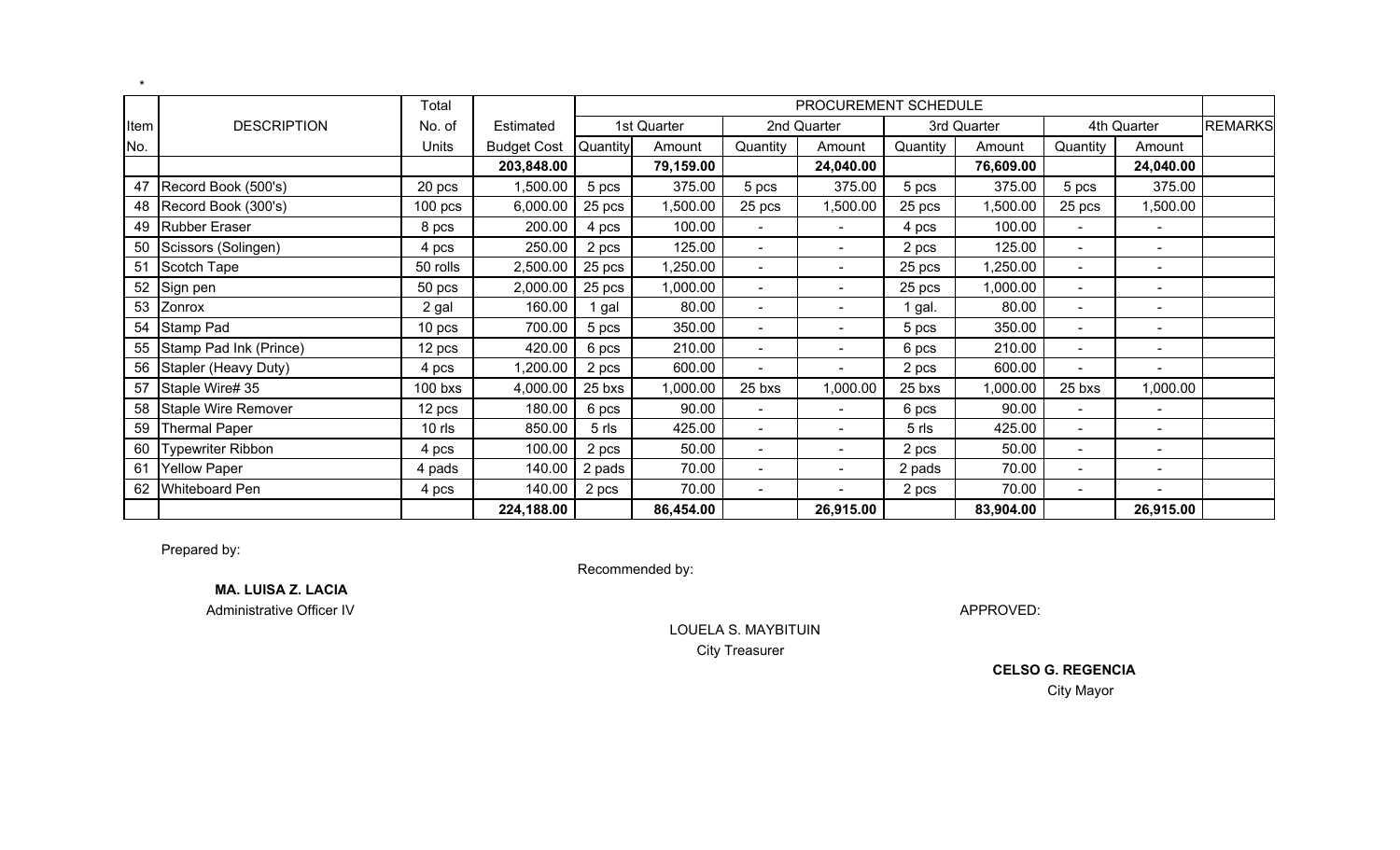# **ANNUAL PROCUREMENT PLANOffice of the City Treasurer** Calendar Year 2014

\*

|      |                                               | Total    |                    | PROCUREMENT SCHEDULE |             |                              |                          |                 |                          |                          |                          |                |
|------|-----------------------------------------------|----------|--------------------|----------------------|-------------|------------------------------|--------------------------|-----------------|--------------------------|--------------------------|--------------------------|----------------|
| Item | <b>DESCRIPTION</b>                            | No. of   | Estimated          |                      | 1st Quarter |                              | 2nd Quarter              |                 | 3rd Quarter              |                          | 4th Quarter              | <b>REMARKS</b> |
| No.  |                                               | Units    | <b>Budget Cost</b> | Quantity             | Amount      | Quantity                     | Amount                   | Quantity        | Amount                   | Quantity                 | Amount                   |                |
|      | <b>Supplies &amp; Materials-RPTA Land Tax</b> |          | P60,000.00         |                      |             |                              |                          |                 |                          |                          |                          |                |
|      | (Acct. Code No. 1091-755-1)                   |          |                    |                      |             |                              |                          |                 |                          |                          |                          |                |
|      | Alcohol (250 ml)                              | 48 bots  | 2,160.00           | 12 bots              | 540.00      | 12 bots                      | 540.00                   | 12 bots         | 540.00                   | 12 bots                  | 540.00                   |                |
| 2    | Ballpen (Ballpoint)                           | 4 bxs    | 1,056.00           | 1 <sub>bx</sub>      | 264.00      | 1 <sub>bx</sub>              | 264.00                   | 1 <sub>bx</sub> | 264.00                   | 1 <sub>bx</sub>          | 264.00                   |                |
| 3    | Ballpen (Panda/Uni/Lotus)                     | 8 bxs    | 1,760.00           | 2 bxs                | 440.00      | 2 bxs                        | 440.00                   | 2 bxs           | 440.00                   | 2 bxs                    | 440.00                   |                |
| 4    | Bondpaper (long: subs. 20)                    | 35 reams |                    | 7,700.00 10 reams    | 2,200.00    | 10 reams                     | 2,200.00                 | 10 reams        | 2,200.00                 | 5 reams                  | 1,100.00                 |                |
| 5    | Bondpaper (short:subs. 20)                    | 35 reams |                    | 3,850.00 10 reams    | 1,100.00    | 10 reams                     | 1,100.00                 | 10 reams        | 1,100.00                 | 5 reams                  | 550.00                   |                |
| 6    | Computer Ribbon EPSON (LQ300 775              | 5 pcs    | 700.00             | 5 pcs.               | 700.00      |                              |                          |                 |                          |                          |                          |                |
|      | Computer Ribbon EPSON (LQ300 775              | 20 pcs   | 800.00             | 5 pcs.               | 200.00      | 5 pcs.                       | 200.00                   | 5 pcs.          | 200.00                   | 5 pcs.                   | 200.00                   |                |
| 8    | Continuous Form (3 ply; 9 1/2 x 11)           | 8 bxs    | 5,000.00           | 2 bxs                | ,250.00     | 2 bxs                        | 1,250.00                 | 2 bxs           | ,250.00                  | 2 bxs                    | 1,250.00                 |                |
| 9    | Printer Ink HP-840C Black                     | 6 pcs    | 10,000.00          | 3 pcs                | 5,000.00    | $\blacksquare$               |                          | 3 pcs           | 5,000.00                 | $\overline{\phantom{a}}$ |                          |                |
| 10   | Toner HP 6P Cartridge #30F                    | 3 units  | 13,500.00          | 3 units              | 13,500.00   | $\overline{\phantom{a}}$     | $\overline{\phantom{a}}$ |                 | $\overline{\phantom{a}}$ | $\sim$                   | $\overline{\phantom{a}}$ |                |
| 11   | Folder (green with metal tab)                 | 50 pcs   | 600.00             | 25 pcs               | 300.00      | $\qquad \qquad \blacksquare$ |                          | 25 pcs          | 300.00                   | $\overline{\phantom{a}}$ |                          |                |
| 12   | Folder Long-Ordinary                          | 50 pcs   | 175.00             | 50 pcs               | 175.00      | $\blacksquare$               |                          |                 | $\overline{\phantom{0}}$ | $\overline{\phantom{a}}$ |                          |                |
| 13   | Scotch Tape                                   | 36 pcs   | 1,620.00           | 18 pcs               | 810.00      | $\qquad \qquad$              |                          | 18 pcs          | 810.00                   | $\overline{\phantom{a}}$ |                          |                |
| 14   | Sign pen                                      | 80 pcs   | 3,299.00           | 80 pcs               | 3,299.00    | $\overline{\phantom{a}}$     |                          |                 |                          | $\overline{\phantom{a}}$ |                          |                |
|      |                                               |          | 52,220.00          |                      | 29,778.00   |                              | 5,994.00                 |                 | 12,104.00                |                          | 4,344.00                 |                |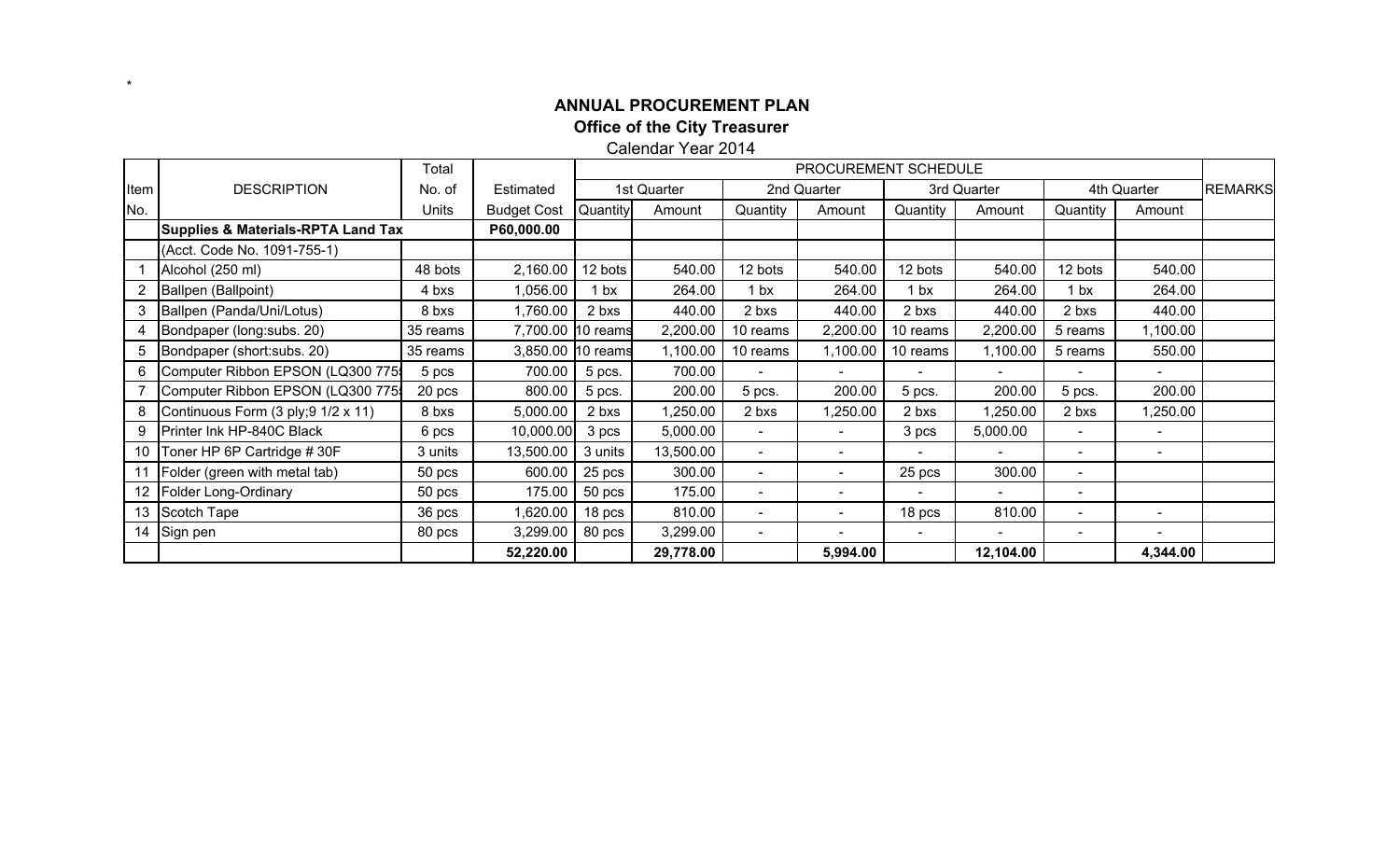|      |                           | Total        |                    |          |             |                              | PROCUREMENT SCHEDULE |          |             |                          |                          |                |
|------|---------------------------|--------------|--------------------|----------|-------------|------------------------------|----------------------|----------|-------------|--------------------------|--------------------------|----------------|
| Item | <b>DESCRIPTION</b>        | No. of       | Estimated          |          | 1st Quarter |                              | 2nd Quarter          |          | 3rd Quarter |                          | 4th Quarter              | <b>REMARKS</b> |
| No.  |                           | <b>Units</b> | <b>Budget Cost</b> | Quantity | Amount      | Quantity                     | Amount               | Quantity | Amount      | Quantity                 | Amount                   |                |
|      |                           |              | 52,220.00          |          | 29,778.00   |                              | 5,994.00             |          | 12,104.00   |                          | 4,344.00                 |                |
|      | 15 Stamp Pad              | 12 pcs.      | 840.00             | 6 pcs    | 420.00      |                              |                      | 6 pcs    | 420.00      | $\overline{\phantom{0}}$ |                          |                |
|      | 16 Stamp Pad Ink (Prince) | 12 pcs       | 420.00             | 6 pcs    | 210.00      | $\sim$                       |                      | 6 pcs    | 210.00      | $\overline{\phantom{0}}$ |                          |                |
| 17   | Stapler (Heavy Duty)      | 6 pcs        | 1,800.00           | 3 pcs    | 900.00      |                              |                      | 3 pcs    | 900.00      | $\overline{\phantom{0}}$ |                          |                |
|      | 18 Staple Wire# 35        | $100$ bxs    | 4,000.00           | 25 bxs   | 1,000.00    | 25 bxs                       | 1,000.00             | 25 bxs   | 1,000.00    | 25 bxs                   | 00.000,                  |                |
|      | 19 Staple Wire Remover    | 48 pcs       | 720.00             | 24 pcs   | 360.00      | $\qquad \qquad \blacksquare$ | <b>.</b>             | 24 pcs   | 360.00      | $\overline{\phantom{a}}$ | $\overline{\phantom{0}}$ |                |
|      |                           |              | 60,000.00          |          | 32,668.00   |                              | 6,994.00             |          | 14,994.00   |                          | 5,344.00                 |                |

Prepared by:

Recommended by: APPROVED:

Administative Officer IV

**MA. LUISA Z. LACIA** LOUELA S. MAYBITUIN

**CELSO G. REGENCIA**City Treasurer **City Mayor**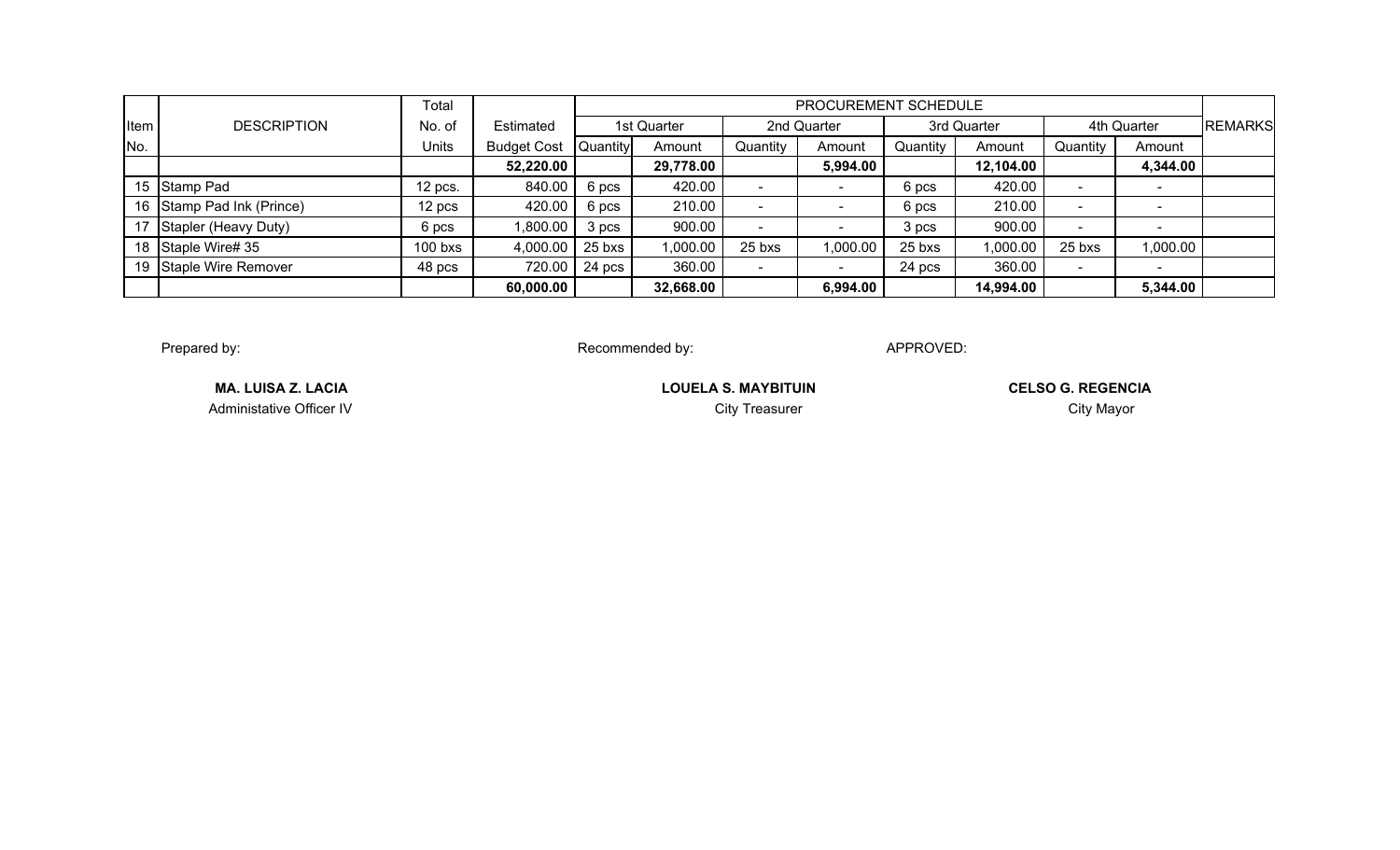Calendar Year 2014

|                       |                                              | Total      |                    | PROCUREMENT SCHEDULE |                |            |                          |                          |                |                          |                          |                |
|-----------------------|----------------------------------------------|------------|--------------------|----------------------|----------------|------------|--------------------------|--------------------------|----------------|--------------------------|--------------------------|----------------|
| Item                  | <b>DESCRIPTION</b>                           | No. of     | Estimated          |                      | 1st Quarter    |            | 2nd Quarter              |                          | 3rd Quarter    |                          | 4th Quarter              | <b>REMARKS</b> |
| No.                   |                                              | Units      | <b>Budget Cost</b> | Quantity             | Amount         | Quantity   | Amount                   | Quantity                 | Amount         | Quantity                 | Amount                   |                |
|                       | <b>Other Maint. &amp; Operating Expenses</b> |            | 180,750.00         |                      |                |            |                          |                          |                |                          |                          |                |
|                       | (Acct. Code No. 1091-969)                    |            |                    |                      |                |            |                          |                          |                |                          |                          |                |
|                       | JOR-Risograph of government forms            | 60 reams   | 27,000.00 15 reams |                      | 6,750.00       | 15 reams   | 6,750.00                 | 15 reams                 | 6,750.00       | 15 reams                 | 6,750.00                 |                |
| $\mathbf{2}^{\prime}$ | JOR-Photocopying of official document        | 2000 cps   | 4,000.00 500 cps   |                      | 1,000.00       | 500 cps    | 1,000.00                 | 500 cps                  | 1,000.00       | 500 cps                  | 1,000.00                 |                |
| 3                     | JOR-Printing of tarpaulin/streamers          | 4 sheets   | 4,000.00 2 sheets  |                      | 2,000.00       |            | $\sim$                   | 2 sheets                 | 2,000.00       |                          | $\sim$                   |                |
| 4                     | JOR-Laundry of curtains                      | 8 sets     | 7,920.00           | 2 sets               | 1,980.00       | 2 sets     | 1,980.00                 | 2 sets                   | 1,980.00       | 2 sets                   | 1,980.00                 |                |
| 5                     | JOR-Mimeographing of forms                   | 20 reams   | 9,000.00           | 5 reams              | 2,250.00       | 5 reams    | 2,250.00                 | 5 reams                  | 2,250.00       | 5 reams                  | 2,250.00                 |                |
| 6                     | JOR-Fabrication of rubber stamps             | 5 pcs      | 1,090.00           | 5 pcs.               | 1,090.00       |            | $\overline{\phantom{a}}$ | $\overline{\phantom{0}}$ | $\blacksquare$ |                          | $\overline{\phantom{a}}$ |                |
|                       | JOR-Meals & snacks during the Capability     |            |                    |                      |                |            |                          |                          |                |                          |                          |                |
|                       | Building of CTO personnel                    | 50 persons | 30,000.00          | $\blacksquare$       | $\blacksquare$ | 150 perons | 30,000.00                | $\sim$                   | $\blacksquare$ | $\overline{\phantom{a}}$ | $\blacksquare$           |                |
| 8                     | JOR-Repair of adding machine                 | 1 unit     | 750.00             |                      |                | 1 unit     | 750.00                   | $\overline{\phantom{0}}$ | $\blacksquare$ |                          | $\blacksquare$           |                |
| 9                     | Computer Ribbon EPSON (LQ300 775             | 10 pcs     | 1,400.00           | 5 pcs.               | 700.00         |            |                          | 5 pcs.                   | 700.00         |                          | $\overline{\phantom{0}}$ |                |
| 10                    | Computer Ribbon LQ-2175                      | 4 pcs      | 3,200.00           | 1 pc                 | 800.00         | 1 pc       | 800.00                   | 1 pc                     | 800.00         | pc                       | 800.00                   |                |
| 11                    | HP Laserjet Toner 1640                       | 4 units    | 18,000.00          | unit                 | 4,500.00       | 1 unit     | 4,500.00                 | 1 unit                   | 4,500.00       | unit                     | 4,500.00                 |                |
| 12                    | HP Laserjet Toner 2035                       | 4 units    | 26,000.00          | unit                 | 6,500.00       | 1 unit     | 6,500.00                 | 1 unit                   | 6,500.00       | 1 unit                   | 6500                     |                |
| 13                    | HP Laserjet Ink 704 black                    | 12 carts.  | 5,940.00           | 3 carts.             | ,485.00        | 3 carts.   | 1,485.00                 | 3 carts.                 | 1,485.00       | 3 carts.                 | 1485                     |                |
| 14                    | HP Laserjet Ink 703 black                    | 6 carts.   | 2,970.00           | 3 carts.             | ,485.00        |            |                          | 3 carts.                 | 1,485.00       |                          |                          |                |
| 15                    | HP Laserjet 1160                             | 4 tubes    | 17,980.00          | I tube               | 4,495.00       | 1 tube     | 4,495.00                 | 1 tube                   | 4,495.00       | 1 tube                   | 4,495.00                 |                |
| 16                    | HP Laserjet Ink 910                          | 6 tubes    | 2,700.00           | 3 tubes              | 1,350.00       |            |                          | 3 tubes                  | 1,350.00       |                          |                          |                |
| 17                    | Samsung Toner ML 1640                        | 4 tubes    | 18,200.00          | I tube               | 4,550.00       | 1 tube     | 4,550.00                 | 1 tube                   | 4,550.00       | 1 tube                   | 4,550.00                 |                |
| 18                    | Keyboard                                     | 6 units    | 600.00             | 6 units              | 600.00         |            |                          |                          |                |                          |                          |                |
|                       |                                              |            | 180,750.00         |                      | 41,535.00      |            | 65,060.00                |                          | 39,845.00      |                          | 34,310.00                |                |

Prepared by:

\*

Recommended by: APPROVED:

Administative Officer IV

**MA. LUISA Z. LACIA LOUELA S. MAYBITUIN** City Treasurer **City Mayor**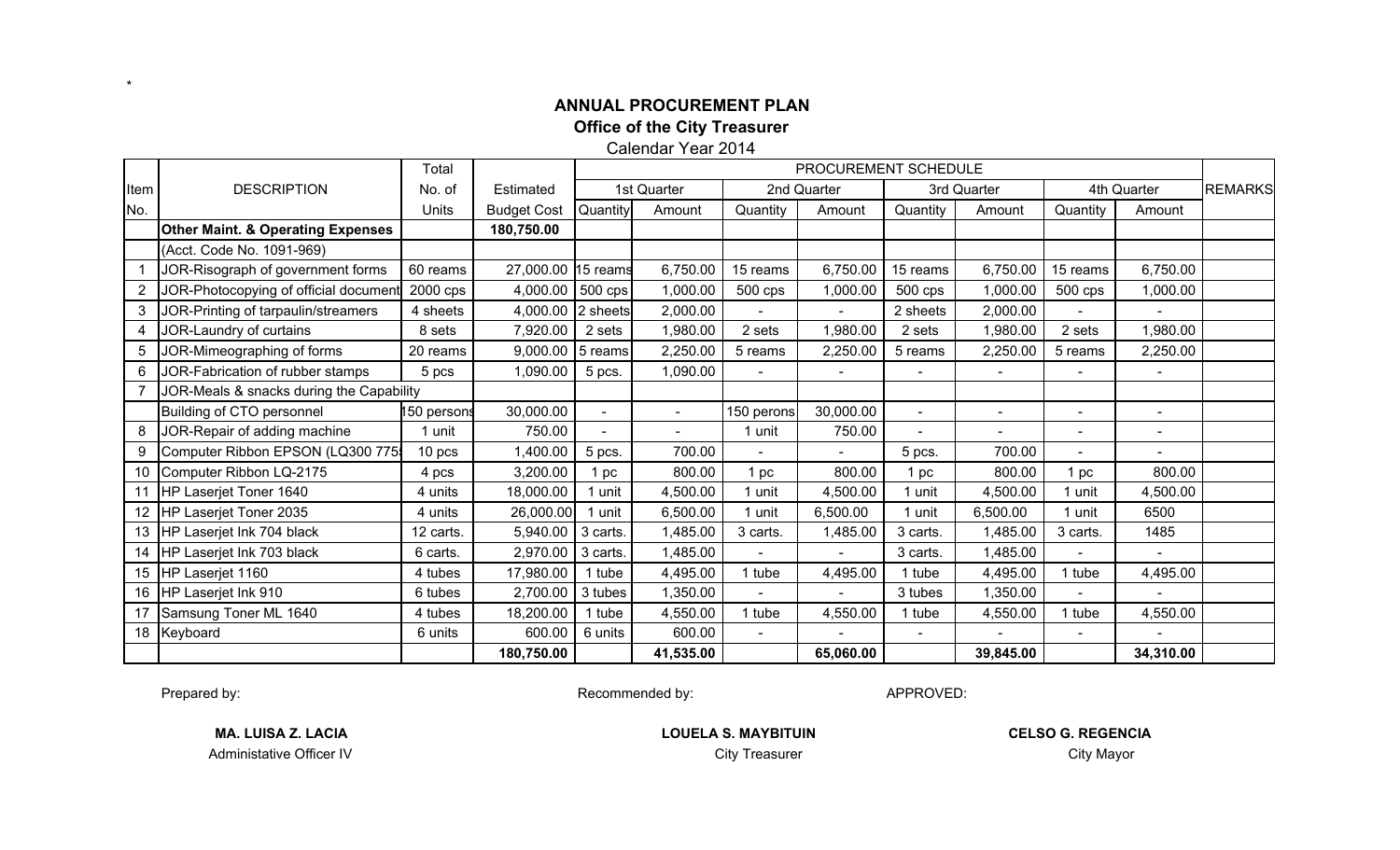Calendar Year 2014

|      |                                                      | Total       |                     | PROCUREMENT SCHEDULE |                |             |             |                          |                          |                          |                          |                |
|------|------------------------------------------------------|-------------|---------------------|----------------------|----------------|-------------|-------------|--------------------------|--------------------------|--------------------------|--------------------------|----------------|
| Item | <b>DESCRIPTION</b>                                   | No. of      | Estimated           |                      | 1st Quarter    |             | 2nd Quarter |                          | 3rd Quarter              |                          | 4th Quarter              | <b>REMARKS</b> |
| No.  |                                                      | Units       | <b>Budget Cost</b>  | Quantity             | Amount         | Quantity    | Amount      | Quantity                 | Amount                   | Quantity                 | Amount                   |                |
|      | <b>Other Maint. &amp; Operating Expenses</b>         |             |                     |                      |                |             |             |                          |                          |                          |                          |                |
|      | (Acct. Code No. 1091-969-41)-Expenses                |             |                     |                      |                |             |             |                          |                          |                          |                          |                |
|      | for Auction Sale                                     |             | 500,000             |                      |                |             |             |                          |                          |                          |                          |                |
|      |                                                      |             |                     |                      |                |             |             |                          |                          |                          |                          |                |
|      | <b>Other Maint. &amp; Operating Expenses</b>         |             |                     |                      |                |             |             |                          |                          |                          |                          |                |
|      | (Acct. Code No. 1091-969-19)-Gender                  |             |                     |                      |                |             |             |                          |                          |                          |                          |                |
|      | & Development                                        |             |                     |                      |                |             |             |                          |                          |                          |                          |                |
|      | JOR-Meals & snacks during the Capability             |             |                     |                      |                |             |             |                          |                          |                          |                          |                |
|      | Building of CTO personnel (GAD related               |             |                     |                      |                |             |             |                          |                          |                          |                          |                |
|      | activities)                                          | 150 persons | 10,000.00           | $\blacksquare$       | $\blacksquare$ | 150 persons | 10,000.00   | $\overline{\phantom{a}}$ | $\overline{\phantom{a}}$ | $\overline{\phantom{a}}$ | $\overline{\phantom{a}}$ |                |
|      | T-Shirts & Printing                                  | $100$ pcs   | 10,000.00           | $100$ pcs            | 10,000.00      |             |             |                          |                          |                          |                          |                |
|      |                                                      |             |                     |                      |                |             |             |                          |                          |                          |                          |                |
|      | <b>Other Maint. &amp; Operating Expenses</b>         |             |                     |                      |                |             |             |                          |                          |                          |                          |                |
|      | (Acct. Code No. 1091-969- Expenses for Auction Sale) |             |                     |                      |                |             |             |                          |                          |                          |                          |                |
|      | JOR- Publication of Notice of Deliquend 12 issues    |             | 480,000.00 3 issues |                      | 120,000.00     | 3 issues    | 120,000.00  | 3 issues                 | 120,000.00               | 3 issues                 | 120,000.00               |                |
|      | <b>Streamer &amp; Tarpaulin Printing</b>             | 40 pcs      | 20,000.00           | 10 <sub>pcs</sub>    | 5,000.00       | 10 pcs      | 5,000.00    | 10 <sub>pcs</sub>        | 5,000.00                 | 10 <sub>pos</sub>        | 5,000.00                 |                |
|      |                                                      |             | 520,000.00          |                      | 135,000.00     |             | 135,000.00  |                          | 125,000.00               |                          | 125,000.00               |                |

Prepared by:

\*

Recommended by: APPROVED:

Administative Officer IV

**MA. LUISA Z. LACIA LOUELA S. MAYBITUIN** V City Treasurer Communication City Treasurer City Mayor City Mayor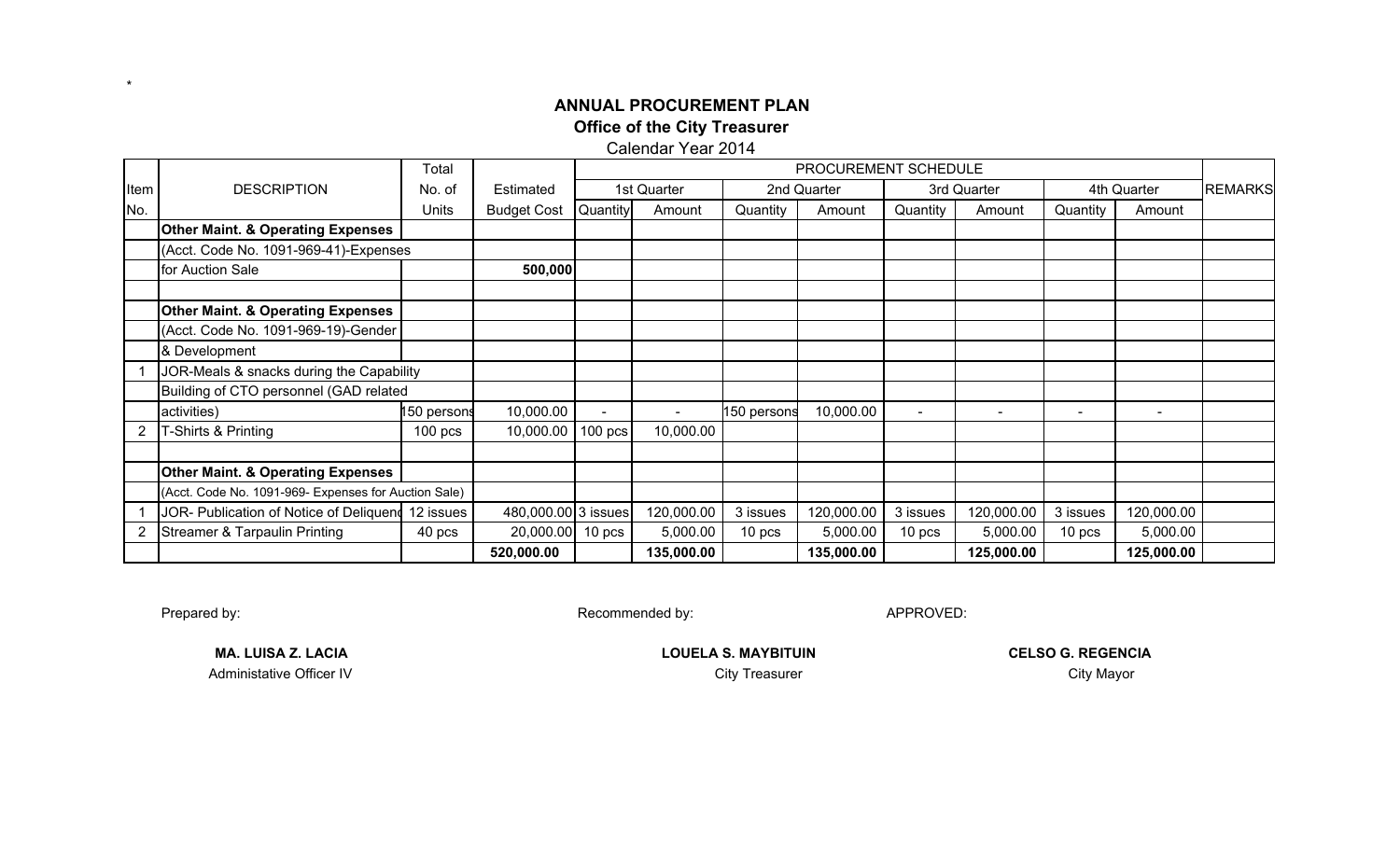#### Calendar Year 2014

|      |                                       | Total    |                    |          |             |          | PROCUREMENT SCHEDULE |          |             |          |             |                |
|------|---------------------------------------|----------|--------------------|----------|-------------|----------|----------------------|----------|-------------|----------|-------------|----------------|
| Item | <b>DESCRIPTION</b>                    | No. of   | Estimated          |          | 1st Quarter |          | 2nd Quarter          |          | 3rd Quarter |          | 4th Quarter | <b>REMARKS</b> |
| No.  |                                       | Units    | <b>Budget Cost</b> | Quantity | Amount      | Quantity | Amount               | Quantity | Amount      | Quantity | Amount      |                |
|      |                                       |          |                    |          |             |          |                      |          |             |          |             |                |
|      | Telephone Expenses-Landline           | 11 units | P92,000.00         |          |             |          |                      |          |             |          |             |                |
|      | (Acct. Code No. 1091-772)             |          |                    |          |             |          |                      |          |             |          |             |                |
|      |                                       |          |                    |          |             |          |                      |          |             |          |             |                |
|      | <b>Monthly Subscription</b>           |          |                    | 11 units | 23,000.00   | 11 units | 23,000.00            | 11 units | 23,000.00   | 11 units | 23,000.00   |                |
|      |                                       |          |                    |          |             |          |                      |          |             |          |             |                |
|      | Telephone Expenses-Mobile             | 10 units | 60,000.00          |          |             |          |                      |          |             |          |             |                |
|      | (Acct. Code No. 1091-773)             |          |                    |          |             |          |                      |          |             |          |             |                |
|      | Internet                              |          | 75,000.00          |          |             |          |                      |          |             |          |             |                |
| 2    | <b>Monthly Subscription</b>           |          |                    | 3 subs.  | 15,000.00   | 3 subs.  | 15,000.00            | 3 subs.  | 15,000.00   | 3 subs.  | 15,000.00   |                |
|      | IXXXXXXXXXXXXXXXXXXXXXXXXXXXXXXXXXXXX |          |                    |          |             |          |                      |          |             |          |             |                |
|      |                                       |          |                    |          |             |          |                      |          |             |          |             |                |

Prepared by:

\*

Recommended by: APPROVED:

Administative Officer IV

**MA. LUISA Z. LACIA LOUELA S. MAYBITUIN** 

City Treasurer **City Mayor CELSO G. REGENCIA**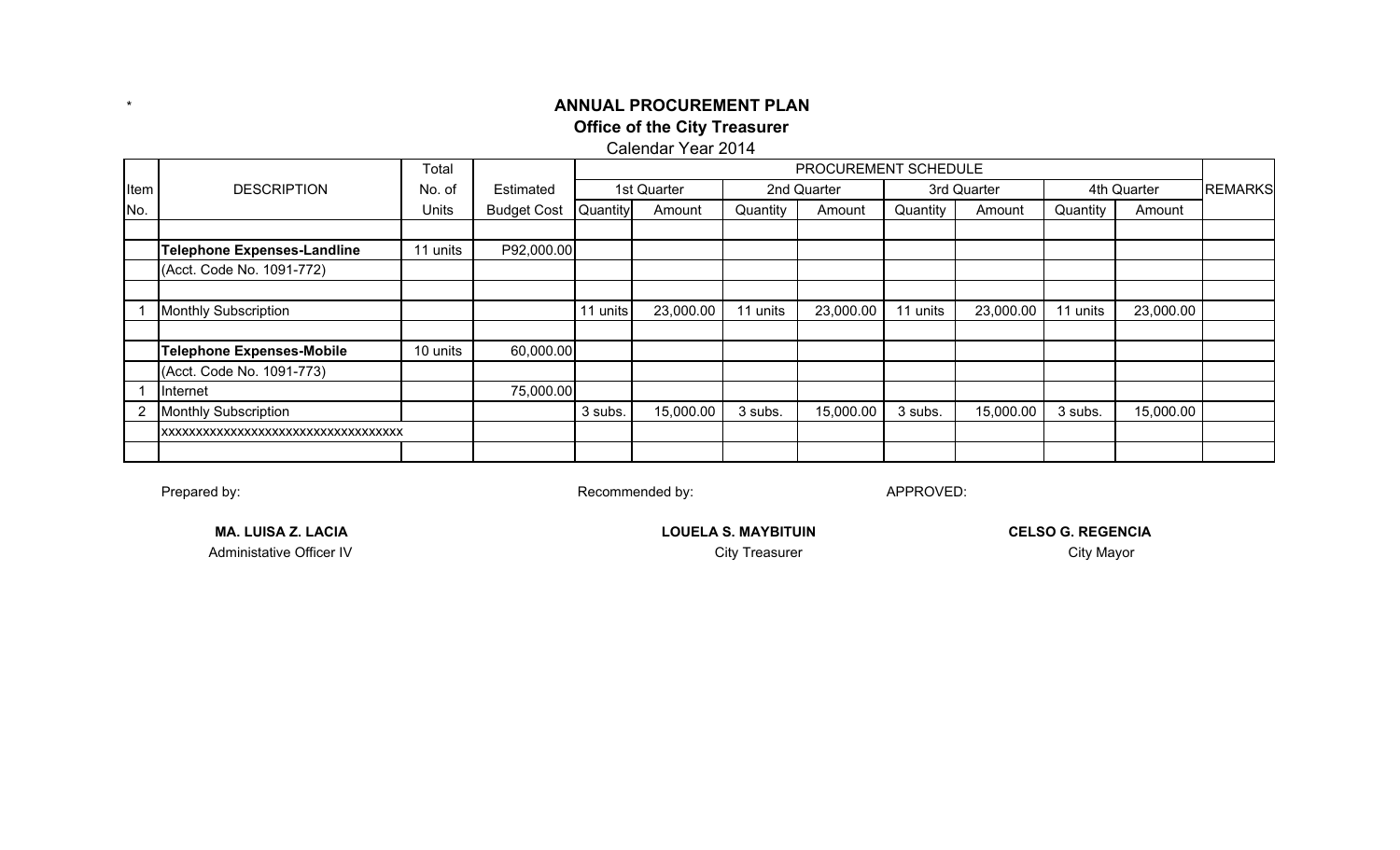Calendar Year 2014

|      |                                                  | Total  |                    | PROCUREMENT SCHEDULE |             |          |             |          |             |          |             |                |
|------|--------------------------------------------------|--------|--------------------|----------------------|-------------|----------|-------------|----------|-------------|----------|-------------|----------------|
| Item | <b>DESCRIPTION</b>                               | No. of | Estimated          |                      | 1st Quarter |          | 2nd Quarter |          | 3rd Quarter |          | 4th Quarter | <b>REMARKS</b> |
| No.  |                                                  | Units  | <b>Budget Cost</b> | Quantity             | Amount      | Quantity | Amount      | Quantity | Amount      | Quantity | Amount      |                |
|      | <b>Traveling Expenses</b>                        |        | P250,000.00        |                      |             |          |             |          |             |          |             |                |
|      | (Acct. Code No. 1091-751)                        |        |                    |                      |             |          |             |          |             |          |             |                |
|      |                                                  |        |                    |                      |             |          |             |          |             |          |             |                |
|      | <b>Treasury Related Trainings &amp; Seminars</b> |        |                    |                      |             |          |             |          |             |          |             |                |
|      |                                                  |        |                    |                      |             |          |             |          |             |          |             |                |
|      | <b>Traveling Expenses-PHALTRA</b>                |        | P150,000.00        |                      |             |          |             |          |             |          |             |                |
|      | (Acct. Code No. 1091-751-1)                      |        |                    |                      |             |          |             |          |             |          |             |                |
|      |                                                  |        |                    |                      |             |          |             |          |             |          |             |                |
|      | Treasury Related Conference, trainings,          |        |                    |                      |             |          |             |          |             |          |             |                |
|      | seminars & for a                                 |        |                    |                      |             |          |             |          |             |          |             |                |
|      | XXXXXXXXXXXXXXXXXXXXXXXXXXXXX                    |        |                    |                      |             |          |             |          |             |          |             |                |
|      |                                                  |        |                    |                      |             |          |             |          |             |          |             |                |
|      |                                                  |        |                    |                      |             |          |             |          |             |          |             |                |
|      |                                                  |        |                    |                      |             |          |             |          |             |          |             |                |

Prepared by:

 $\star$ 

Recommended by: APPROVED:

Administative Officer IV

**MA. LUISA Z. LACIA LOUELA S. MAYBITUIN** 

**CELSO G. REGENCIA**City Treasurer **City Mayor**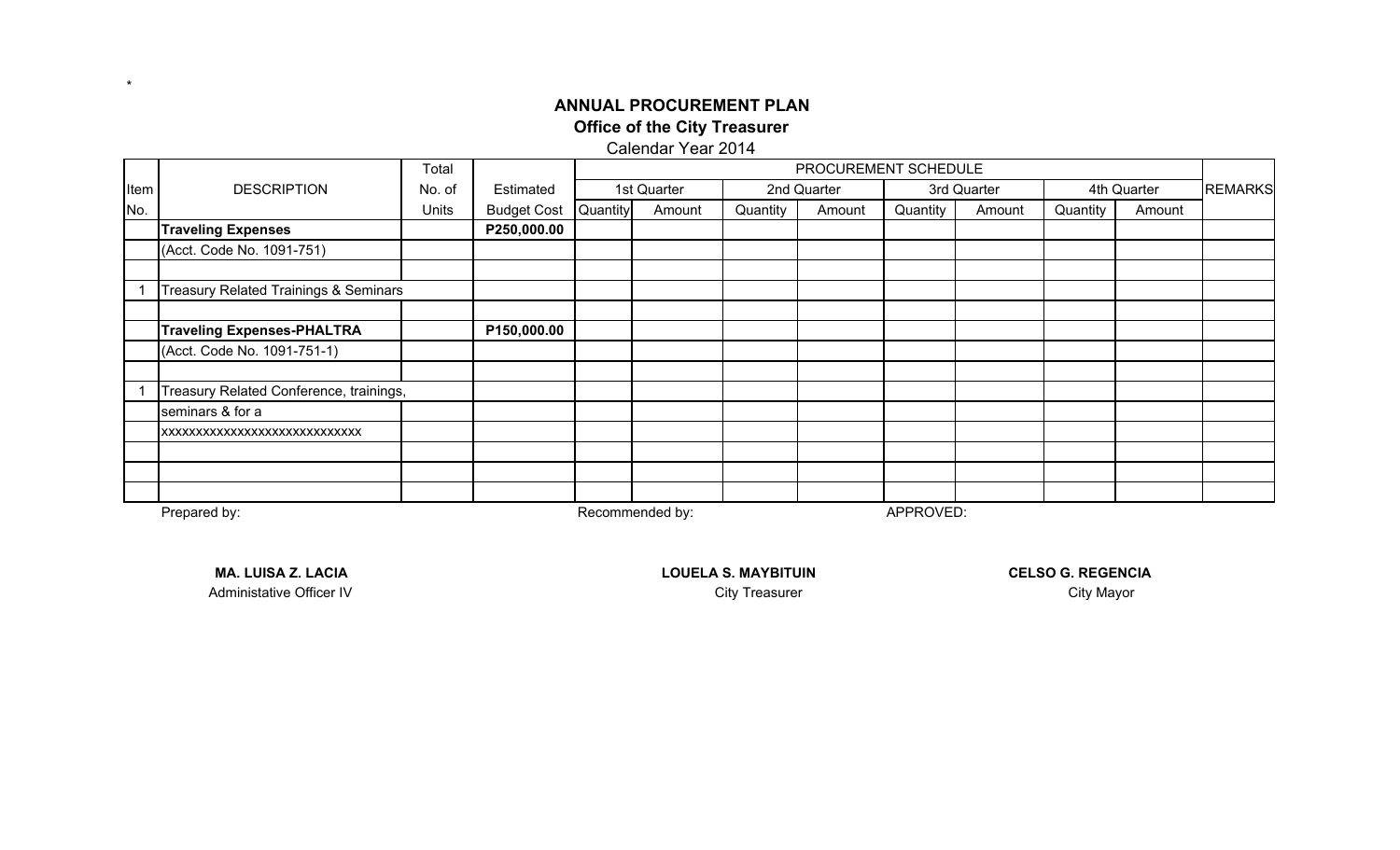Calendar Year 2014

|      |                                                | Total        |                       | PROCUREMENT SCHEDULE |             |             |             |                       |             |                       |             |                |
|------|------------------------------------------------|--------------|-----------------------|----------------------|-------------|-------------|-------------|-----------------------|-------------|-----------------------|-------------|----------------|
| Item | <b>DESCRIPTION</b>                             | No. of       | Estimated             |                      | 1st Quarter |             | 2nd Quarter |                       | 3rd Quarter |                       | 4th Quarter | <b>REMARKS</b> |
| No.  |                                                | Units        | <b>Budget Cost</b>    | Quantity             | Amount      | Quantity    | Amount      | Quantity              | Amount      | Quantity              | Amount      |                |
|      | <b>Gasoline, Oil &amp; Lubricants Expenses</b> |              | 450,000.00            |                      |             |             |             |                       |             |                       |             |                |
|      | (Account Code No. 1091-761)                    |              |                       |                      |             |             |             |                       |             |                       |             |                |
|      | Gasoline                                       | 6,948 liters | 216,776.00 737 liters |                      | 54,194.00   | 1737 liters |             | 54,194.00 1737 liters |             | 54,194.00 1737 liters | 54,194.00   |                |
| 2    | <b>Diesoline</b>                               | 7,140 liters | 204,740.00 785 liters |                      | 51,185      | 1785 liters |             | 51,185 1785 liters    |             | 51,185 1785 liters    | 51,185      |                |
| 3    | Engine oil (REV-X)                             | 40 liters    |                       | 2,000.00 10 liters   | 500.00      | 10 liters   | 500.00      | 10 liters             | 500         | 10 liters             | 500         |                |
| 4    | $ 2-T$                                         | 40 liters    | 3,000.00   10 liters  |                      | 750.00      | 10 liters   | 750.00      | 10 liters             | 750         | 10 liters             | 750         |                |
| 5    | Gear Oil                                       | 16 liters    | 1,152.00              | 4 liters             | 288.00      | 4 liters    | 288.00      | 4 liters              | 288.00      | 4 liters              | 288         |                |
| 6    | Engine Flush                                   | 8 liters     | 448.00                | 2 liters             | 112.00      | 2 liters    | 112.00      | 2 liters              | 112.00      | 2 liters              | 112         |                |
|      | Oil Filter                                     | 8 liters     | 3,000.00              | 2 liters             | 750.00      | 2 liters    | 750.00      | 2 liters              | 750.00      | 2 liters              | 750         |                |
| 8    | <b>Fuel Filter</b>                             | 8 liters     | 2,520.00              | 2 liters             | 630.00      | 2 liters    | 630.00      | 2 liters              | 630.00      | 2 liters              | 630         |                |
| 9    | Radiator coolant                               | 20 liters    | 1,792.00              | 5 liters             | 448.00      | 5 liters    | 448.00      | 5 liters              | 448.00      | 5 liters              | 448         |                |
| 10   | Brake fluid                                    | 16 liters    | 2,100.00              | 4 liters             | 525.00      | 4 liters    | 525.00      | 4 liters              | 525.00      | 4 liters              | 525.00      |                |
| 11   | Oil saver                                      | 8 liters     | 2,964.00              | 2 liters             | 741.00      | 2 liters    | 741.00      | 2 liters              | 741.00      | 2 liters              | 741.00      |                |
| 12   | Air cleaner                                    | 8 pcs        | 2,376.00              | 2 pcs                | 594.00      | 2 pcs       | 594.00      | 2 pcs                 | 594.00      | 2 pcs                 | 594         |                |
| 13   | Tire black                                     | 12 liters    | 1,800.00              | 3 liters             | 450.00      | 3 liters    | 450.00      | 3 liters              | 450.00      | 3 liters              | 450         |                |
| 14   | Air freshener                                  | 8 pcs        | 2,160.00              | 2 liters             | 540.00      | 2 liters    | 540.00      | 2 liters              | 540.00      | 2 liters              | 540.00      |                |
| 15   | Engine oil                                     | 40 liters    |                       | 2,720.00 10 liters   | 680.00      | 10 liters   | 680.00      | 10 liters             | 680.00      | 10 liters             | 680.00      |                |
|      | XXXXXXXXXXXXXXXXXXXXXXXXXXXXXXX                |              |                       |                      |             |             |             |                       |             |                       |             |                |
|      |                                                |              | 449,548.00            |                      | 112,387.00  |             | 112,387.00  |                       | 112,387.00  |                       | 112,387.00  |                |

Prepared by:

\*

Recommended by: APPROVED:

Administative Officer IV

**MA. LUISA Z. LACIA** LOUELA S. MAYBITUIN **City Treasurer Community Community Community Community Community Community Community Community Community City Mayor**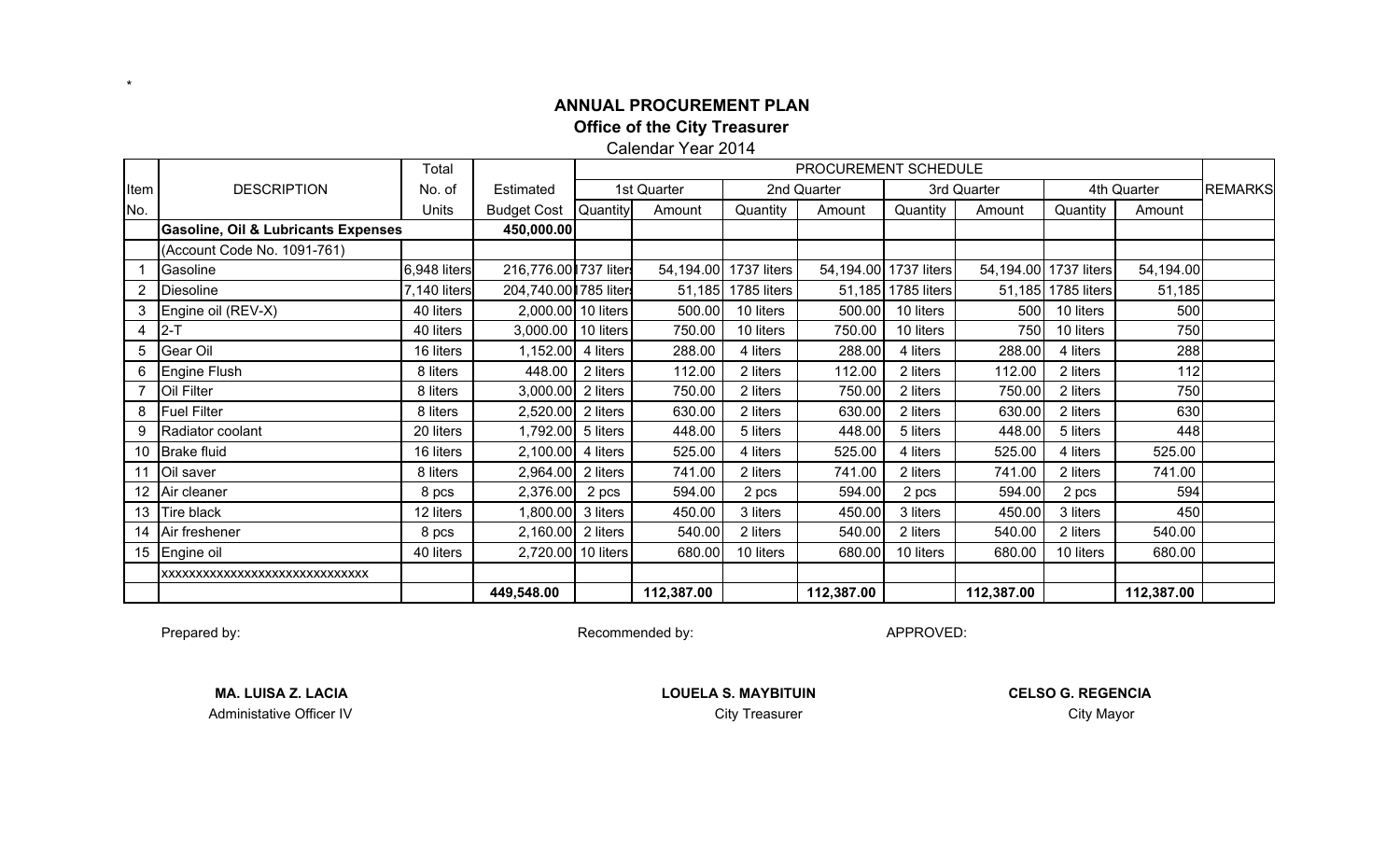Calendar Year 2014

|      |                                              | Total           | PROCUREMENT SCHEDULE |          |             |           |             |          |             |          |             |                |  |
|------|----------------------------------------------|-----------------|----------------------|----------|-------------|-----------|-------------|----------|-------------|----------|-------------|----------------|--|
| Item | <b>DESCRIPTION</b>                           | No. of          | Estimated            |          | 1st Quarter |           | 2nd Quarter |          | 3rd Quarter |          | 4th Quarter | <b>REMARKS</b> |  |
| No.  |                                              | Units           | <b>Budget Cost</b>   | Quantity | Amount      | Quantity  | Amount      | Quantity | Amount      | Quantity | Amount      |                |  |
|      | <b>Repair &amp; Maint. of Motor Vehicles</b> |                 | P250,000.00          |          |             |           |             |          |             |          |             |                |  |
|      | (Acct. Code No. 1091-841)                    |                 |                      |          |             |           |             |          |             |          |             |                |  |
|      |                                              |                 |                      |          |             |           |             |          |             |          |             |                |  |
| 11.  | <b>Spare Parts</b>                           |                 | 150,000.00           |          | 37,500.00   |           | 37,500.00   |          | 37,500.00   |          | 37,500.00   |                |  |
|      |                                              |                 |                      |          |             |           |             |          |             |          |             |                |  |
| 2.   | Repair-Motorcycles                           |                 | 50,000.00            |          | 12,500.00   |           | 12,500.00   |          | 12,500.00   |          | 12,500.00   |                |  |
|      |                                              |                 |                      |          |             |           |             |          |             |          |             |                |  |
| 13.  | Repair-4-wheel vehicles                      |                 | 50,000.00            |          | 12,500.00   |           | 12,500.00   |          | 12,500.00   |          | 12,500.00   |                |  |
|      | XXXXXXXXXXXXXXXXXXXXXXXXXXXXXXXXXX           |                 |                      |          |             |           |             |          |             |          |             |                |  |
|      |                                              |                 |                      |          |             |           |             |          |             |          |             |                |  |
|      |                                              |                 | P250,000.00          |          | 62,500.00   |           | 62,500.00   |          | 62,500.00   |          | 62,500.00   |                |  |
|      | Prepared by:                                 | Recommended by: |                      |          |             | APPROVED: |             |          |             |          |             |                |  |

\*

MA. LUISA Z. LACIAAdministrative Officer IV

**LOUELA S. MAYBITUIN** 

**CELSO G. REGENCIA**City Treasurer **City Mayor**